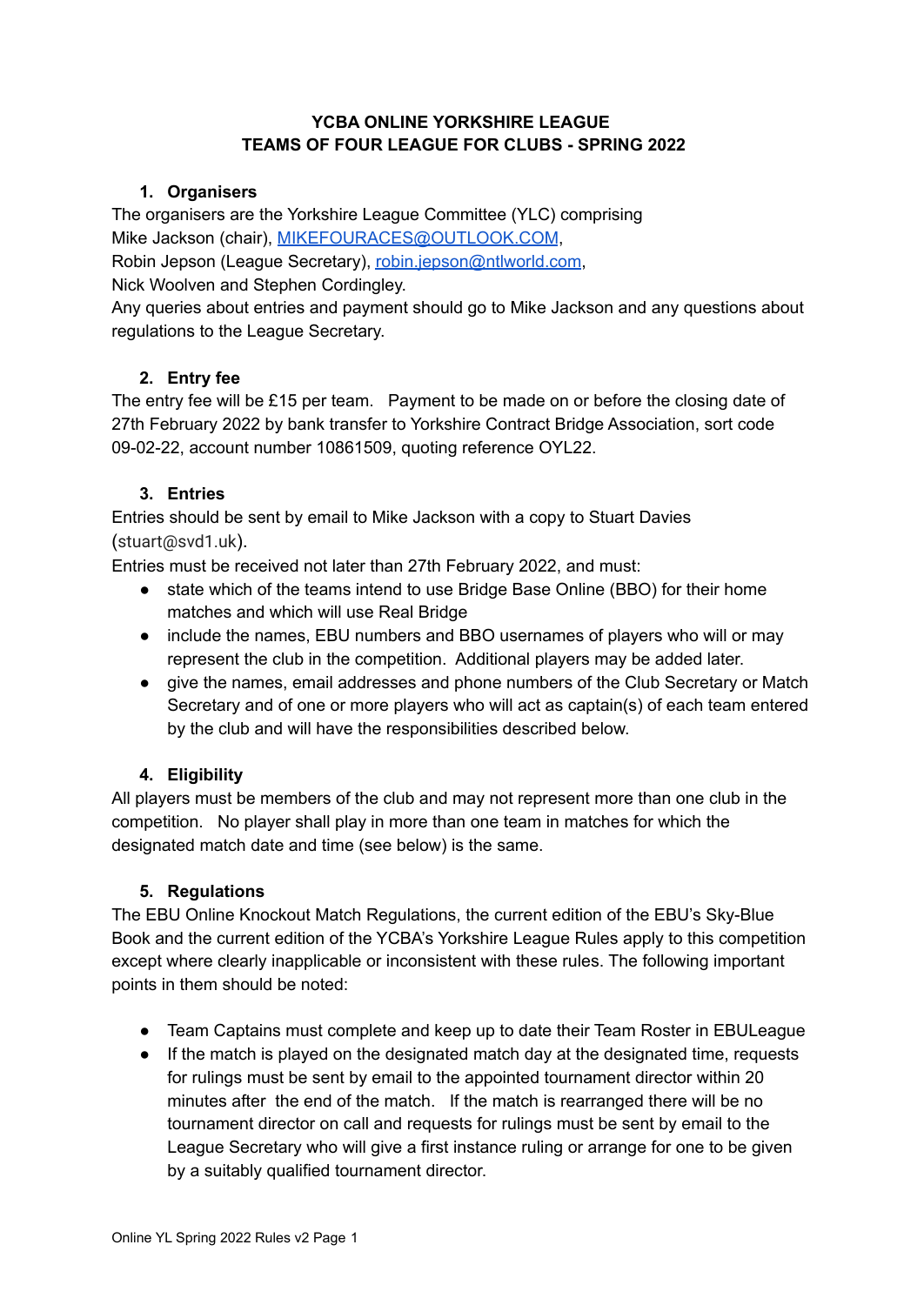- When requesting a ruling, it is helpful to send a link to the hand in question and a screenshot of any relevant chat.
- Undos are allowed only for mechanical errors (misclicks) or misinformation during the auction. An undo may not be granted during the play of the hand.
- Players should disclose their agreements properly to their opponents, in one or more of the following ways:
	- exchange EBU20 system cards with each other before the start of play by email
	- $\circ$  at the start of match post in the chat function a link to the EBU repository where the partnership's EBU system card may be found
	- use the chat function to give brief details of their system
- In matches played on BBO, any artificial call at any level, as well as any call that would be alerted or announced in a face-to-face game, should be explained by the player making the call, using the Alert box first, to ensure that only the opponents can see the explanation. Further questions and answers should always be made so that the player's partner does not see them.
- In matches played on Real Bridge, the rules for alerting or announcing calls made by a player's partner are the same as in a face-to-face game.
- Players may consult their own system card and other notes at any stage
- Teams will be assigned to divisions based on the standing of the equivalent club team in the Autumn 2021 season of the Online Yorkshire League. The number and size of divisions will be decided by the organisers depending on the number of teams entering.
- The final position in the league tables may be used to decide the composition of divisions if the competition is repeated (for example, in a ten-team division two teams are promoted and two are relegated).

# **6. Format**

For all divisions, the season will, if practicable, consist of a single round robin of league matches.

All matches are to be played online using either BBO or Real Bridge. The Home Team decides which of these is to be used.

If the total number of entries is not exactly divisible by ten, then so far as practicable the number of teams in each division will be arranged so that each team has at least eight matches; this may involve a bye round and / or cross-divisional matches.

The default dates and times for playing matches are as follows (see below for rearranged matches):

Rounds 1, 2 and 3 - Sunday 20th March at 2.00, 3.15 and 4.30 pm

Rounds 4, 5 and 6 - Sunday 3rd April at 2.00, 3.15 and 4.30 pm

Rounds 7, 8 and 9 - Sunday 24th April at 2.00, 3.15 and 4.30 pm

Teams may agree a different date or starting time for their matches, but the tournament director will only be available between 1.30 pm and 6.15 pm on the designated match day

# **7. Length of matches**

Matches will consist of one set of 8 boards with no change of opponents.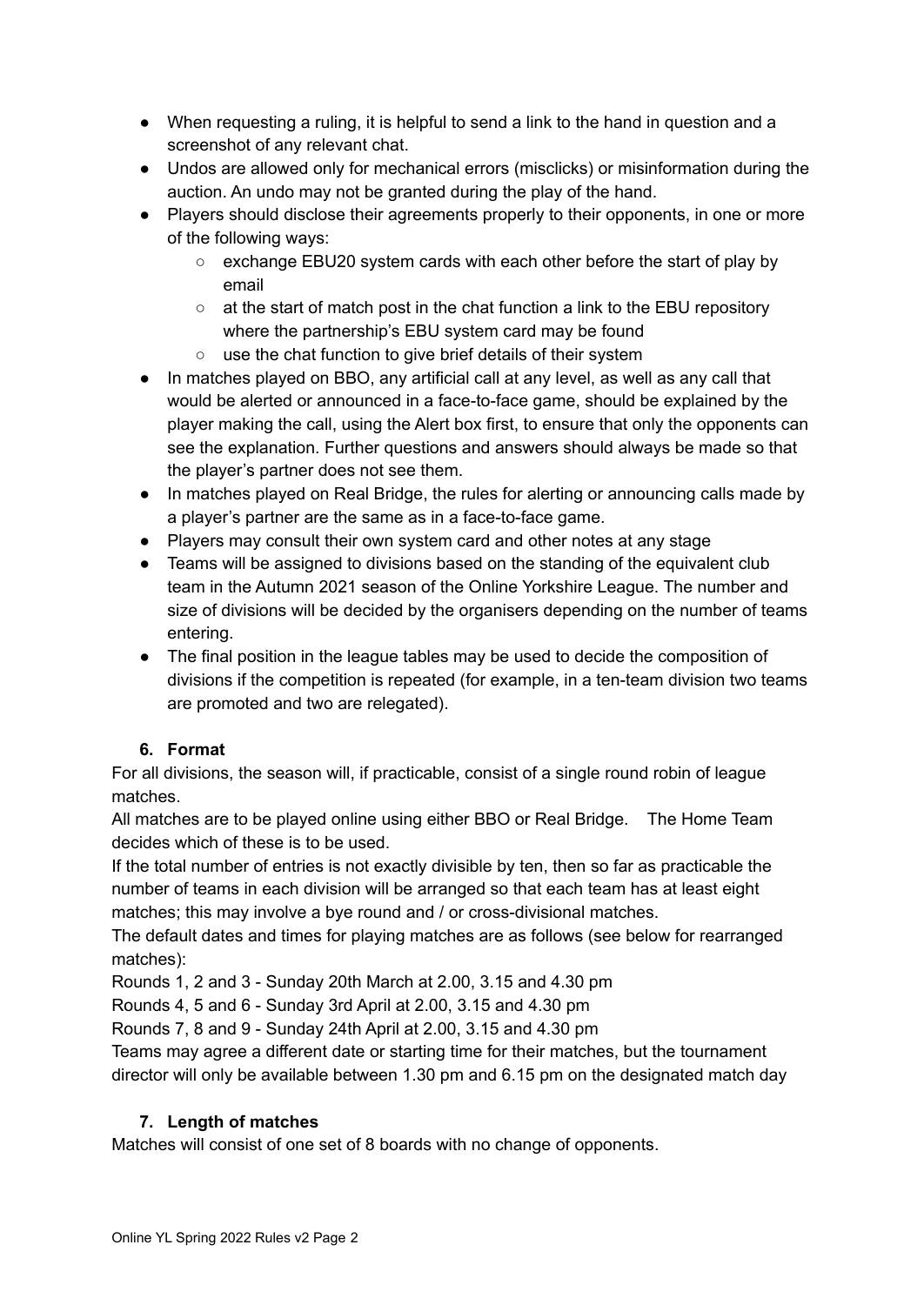#### **8. Fixtures**

A fixture list will be worked out by the YLC, entered onto EBULeague and sent to each club's Club Secretary or Match Secretary as named on the entry form. The first named team is deemed to be the home team and the second named is the away team.

## **9. Setting up Matches on BBO**

Matches on BBO are set up by the Home Captain or any other person to whom the Home Captain has delegated this responsibility. No later than the day before the match day, the Away Captain must send the Home Captain by email the names and BBO usernames of the away team. Contact details (email address and phone number), partnership line-ups and BBO usernames should be entered in EBULeague.

The Home Captain has seating rights, namely the choice of opponents and the compass direction (North-South or East-West) in which the players will sit.

Players should login to BBO not less than 10 minutes before the starting time of the match. Matches are set up using the Create Teams Match function as described in the BBO guide. The scoring barometer and the option for kibitzers to chat to players must be switched off. Unless otherwise agreed between the teams, the option for kibitzers to view should be switched off.

## **10. Setting up Matches on Real Bridge**

Matches on Real Bridge that are played on the date and at the time specified in the fixture list are set up centrally by a YCBA Tournament Director. Rearranged matches played on Real Bridge are set up by the Home Team Captain.

No later than the day before the match day, both Captains must send the Tournament Director their contact details (email address and phone number). The contact details should also be entered in EBULeague.

Using the link provided by the Tournament Director or their Team Captain, players should login to Real Bridge not less than 10 minutes before the starting time of the match and sit at the table allocated to their team by the Tournament Director

The Away Team Captain decides the compass direction (North-South or East-West) in which their players will sit and the Home Team Captain has the choice of opponents.

## **11. Scoring**

Matches are scored by IMPs and converted to Victory Points using the conversion scale in the table below. For any curtailed matches, the EBU Victory Point Discrete Scale for the number of boards actually played is to be used.

If two or more teams in the league table have an equal number of Victory Points the tie will be broken using the method described in the current edition of the EBU White Book - for example, where two teams are tied, in favour of the winner of the head-to-head match between those teams.

## **12. Results and player details**

The captain of the winning team must enter the result of the match in EBULeague. Both team captains must also enter in EBULeague details of their players in each match.